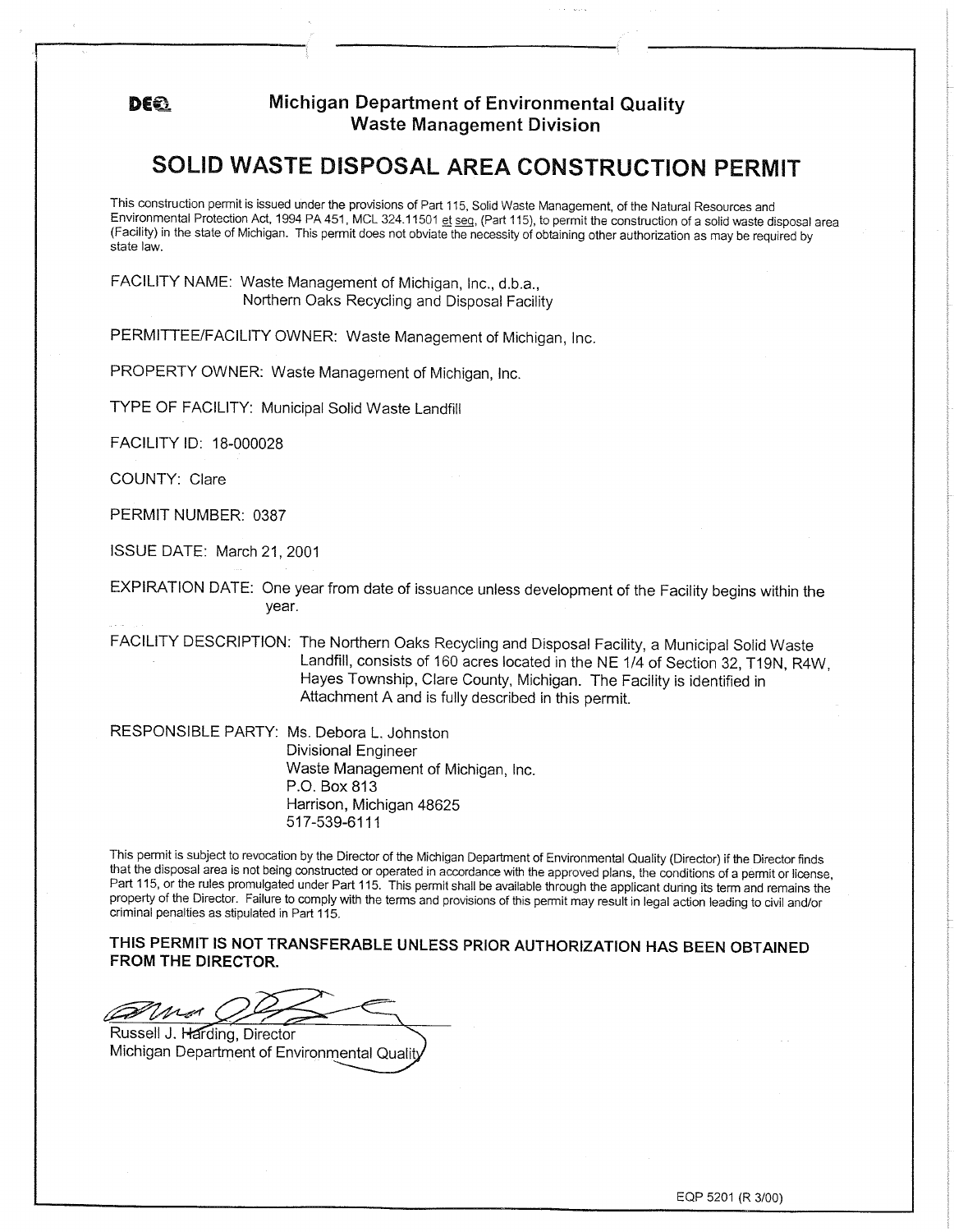Permittee/Facility Owner: Waste Management of Michigan, Inc. Facility Name: Waste Management of Michigan, Inc., d.b.a. Northern Oaks Recycling and Disposal Facility Construction Permit Number: 0387 Month/year: March 2001

The permittee shall comply with all terms of this permit and the provisions of Part 115 and its rules. This penmit includes the permit application and any attachments to this permit.

- 1. The permittee shall construct the Facility in a manner that will not violate any state or federal law.
- 2. This permit authorizes the construction of the disposal area as defined in the Application for Solid Waste Disposal Area Construction Permit (Application) documents, dated November 21, 2000, and received by the Michigan Department of Environmental Quality (Department) on November 22, 2000. The new disposal area authorized by this permit shall not be utilized for the disposal of solid waste until an operating license for the disposal area is issued by the Department.
- 3. The attached map (Attachment A) shows the Facility, the area permitted for construction, area(s) authorized for the placement and/or acceptance of solid waste, monitoring points, leachate storage units, site roads, and related appurtenances.
- 4. Issuance of this permit is based on the assumption that the information submitted by the Applicant in the Application dated November 21, 2000, received by the Department on November 22, 2000, and any subsequent amendments is accurate. Any inaccuracies or deviations found in this information may be grounds for the revocation or modification of this permit and/or other enforcement action. The permittee shall inform the Department's Waste Management Division, Saginaw Bay District Supervisor, of any known inaccuracies and/or any deviation in the information of the Application which would affect the permittee's ability to comply with the applicable rules or permit conditions. This permit is issued based on Department review of the Application, EQP 5506. The Application includes the following documents or their approved revisions which are incorporated by reference and become enforceable portions of this permit:
	- a. Application Form EQP 5506.
	- b. Fee in the amount of \$1 ,000.00.
	- c. Construction Permit Application for the Vertical Expansion of Northern Oaks Recycling and Disposal Facility, dated November 2000, revised January, 2001, as prepared by Earth Tech, Inc.
	- d. Hydrogeological Report Addendum, dated November 2000, revised January 2001, as prepared by Eagon and Associates, Inc.
	- e. Vertical Expansion Design Drawings, Sheets 1-19, dated November 2000, revised January 2001, as prepared by Earth Tech, Inc.
	- f. Hydrogeological Report Addendum Plan Drawings, dated November 2000, revised January 2001, as prepared by Eagon and Associates, Inc., and Earth Tech, Inc.
- 5. The sampling parameters and monitoring frequencies are outlined in the Hydrogeological Monitoring Plan. The sampling results shall be submitted to the Department's Waste Management Division, Saginaw Bay District Office.
- 6. **VARIANCES:** None.
- 7. **SPECIAL CONDITIONS:** None.
- 8. **TERM:** This construction permit shall expire one year after the date of issuance, unless development under the construction permit is initiated within that year.

## **END OF PERMIT**